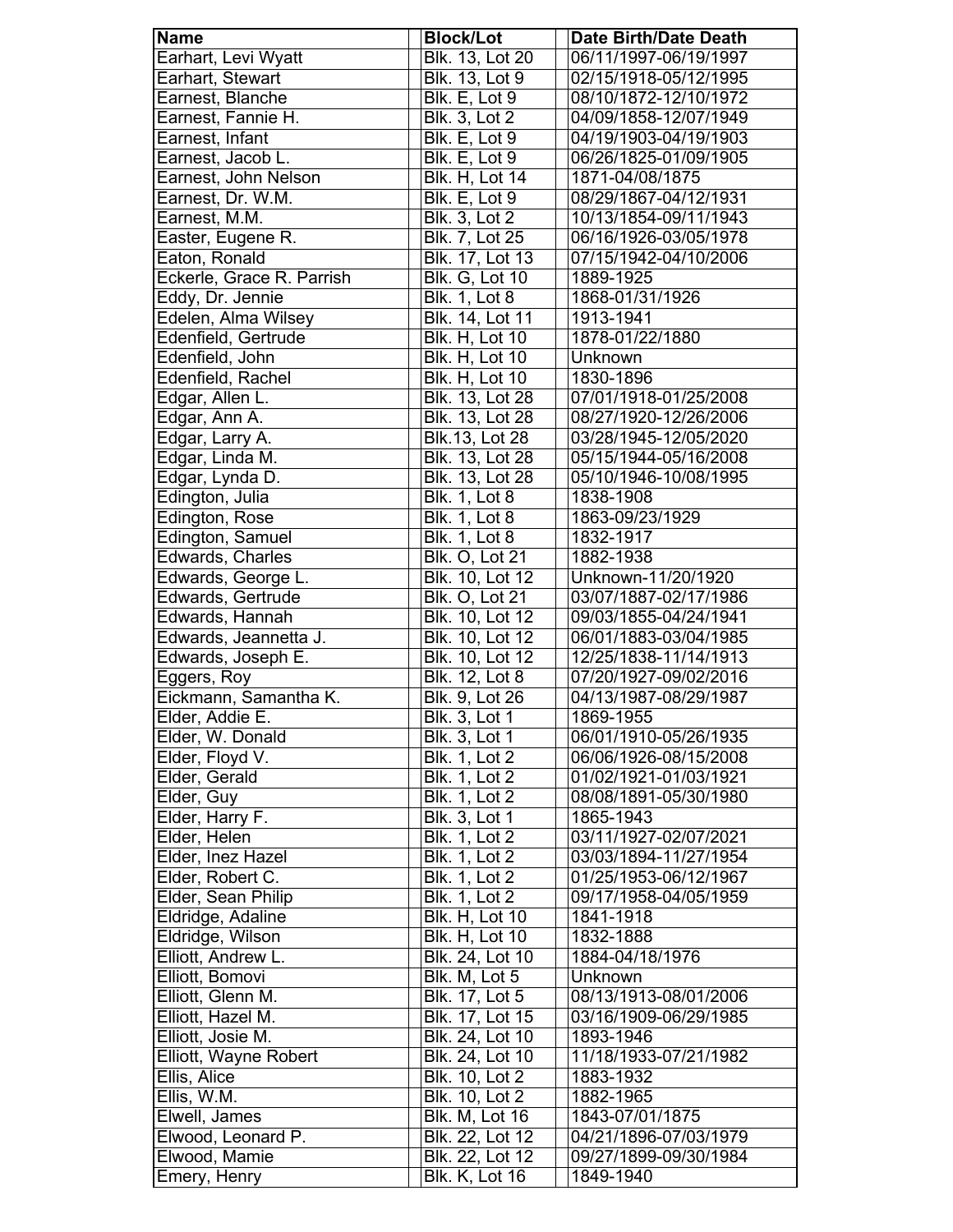| Emery, Mrs. Henry                     | <b>Blk. K, Lot 16</b>            | 1853-1943                               |
|---------------------------------------|----------------------------------|-----------------------------------------|
| Emery, Lorna Theo                     | <b>Blk. 3, Lot 18</b>            | 11/16/1906-07/19/1999                   |
| Emery, Mabel                          | <b>Blk. K, Lot 16</b>            | 1882-1883                               |
| Emmons, Joseph E.                     | <b>Blk. E, Lot 18</b>            | 1848-1910                               |
| Emmons, Orval                         | <b>Blk. P, Lot 11</b>            | 1875-08/28/1875                         |
| Erb, Amanda                           | <b>Blk. C, Lot 27</b>            | 1844-11/27/1925                         |
| Erb, Peter S.                         | <b>Blk. C, Lot 27</b>            | 1844-1900                               |
| Erdman, Albert R.                     | <b>Blk. 24, Lot 17</b>           | 03/04/1901-03/29/1967                   |
| Erickson, Lula Mary                   | Blk. 22, Lot 5                   | 08/12/1896-10/30/1984                   |
| Erickson, Norman F.                   | Blk. 22, Lot 1                   | 06/02/1925-07/02/2009                   |
| Erickson, Walter                      | Blk. 22, Lot 5                   | 1887-1962                               |
| Etter, Anna                           | Blk. 5, Lot 11                   | 1881-1961                               |
|                                       |                                  |                                         |
| Etter, Barbara                        | <b>Blk. O, Lot 12</b>            | 1846-1920                               |
| Etter, Edward                         | <b>Blk. O, Lot 12</b>            | 1873-1957                               |
| Etter, Elizabeth                      | <b>Blk. O, Lot 12</b>            | 1875-1965                               |
| Etter, Jacob H.                       | Blk. 18, Lot 26                  | 1880-1966                               |
| Etter, Jacob                          | <b>Blk. O, Lot 12</b>            | 1838-1882                               |
| Etter, Mary                           | <b>Blk. O, Lot 12</b>            | 1872-1940                               |
| Etter, Minnie                         | Blk. 18, Lot 26                  | 1886-1937                               |
| Etter, Rudolph                        | Blk. 5, Lot 11                   | 1877-1965                               |
| Evans, Albie E. Wilson                | <b>Blk. P, Lot 17</b>            | 1880-1963                               |
| Evans, Anna B.                        | <b>Blk. 4, Lot 3</b>             | 1854-1919                               |
| Evans, Anna Veach                     | Blk. 14, Lot 20                  | 08/02/1887-09/07/1960                   |
| Evans, Ben C.                         | <b>Blk. P, Lot 17</b>            | 1878-1967                               |
| Evans, Bertha C.                      | <b>Blk.</b> 16, Lot 1            | 1885-1960                               |
| Evans, Bertie M. Tooley               | Blk. 3, Lot 25                   | 11/16/1881-05/31/1973                   |
| Evans, Bob                            | Blk. 18, Lot 10                  | 11/07/1852-12/17/1932                   |
| Evans, Calvin O.                      | <b>Blk. 16, Lot 1</b>            | 12/08/1906-03/26/1994                   |
| Evans, Calvin W.                      | <b>Blk.</b> 16, Lot 1            | 1883-1968                               |
|                                       |                                  |                                         |
| Evans, Charles                        | <b>Blk. 4, Lot 3</b>             | 1884-08/29/1944                         |
| Evans, David M.                       | <b>Blk. G, Lot 23</b>            | 1842-1909                               |
| Evans, Enola                          | <b>Blk. 4, Lot 3</b>             | 1878-1908                               |
| Evans, James                          | Blk. M, Lot 5                    | 1875-1928                               |
| Eans, Judy                            | <b>Blk. 2, Lot 4</b>             | 11/02/1842-08/13/1935                   |
| Evans, Katherine                      | Blk. 16, Lot 1                   | Unknown-11/13/1998                      |
| Evans, Lettie B.                      | Blk. 18, Lot 10                  | 02/16/1887-06/07/1974                   |
| Evans, Libbie J.                      | <b>Blk. 4, Lot 3</b>             | 1889-04/28/1966                         |
| Evans, Martha A.                      | Blk. M, Lot 5                    | 1846-1930                               |
| Evans, Maza R.                        | <b>Blk. 18, Lot 10</b>           | 08/28/1895-11/26/1987                   |
| Evans, Mrs. Robert                    | Blk. 18, Lot 10                  | 12/20/1855-03/26/1937                   |
| Evans, Roy                            | <b>Blk. 14, Lot 20</b>           | 12/09/1888-10/17/1953                   |
| Evans, Stewart R.                     | Blk. 16, Lot 1                   | 1916-1917                               |
| Evans, Syrena E.                      | <b>Blk. 2, Lot 4</b>             | 02/06/1848-02/18/1902                   |
| Evans, T.D.                           | <b>Blk. 4, Lot 3</b>             | 1850-07/05/1933                         |
| Evans, W.R.                           | Blk. 4, Lot 4                    | 1841-1913                               |
| Everett, Lizzie                       | <b>Blk. 5, Lot 12</b>            | 02/02/1868-05/28/1942                   |
| Eves, Alta Barley                     | Blk. 8, Lot 11                   | 1865-1961                               |
| Eves, Tom                             | Blk. 8, Lot 11                   | 1858-1934                               |
| Falloon, Nancy                        | Blk. 24, Lot 15                  | 11/04/1935-11/07/2005                   |
| Faris, Amy Doston                     | Blk. 6, Lot 20                   | 1884-1909                               |
| Farris, Anna E.                       | Blk. 6, Lot 20                   | 1846-11/28/1925                         |
| Faris, Clyde Wilkie                   | Blk. 8, Lot 14                   | 03/20/1912-04/21/1921                   |
| Faris, Edwin Carl                     | Blk. 6, Lot 20                   | 1884-1949                               |
| Faris, Edwin                          | Blk. 6, Lot 20                   | 1845-1912                               |
| Faris, Grace H.                       | Blk. 6, Lot 20                   | 1882-1968                               |
| Faris, Harry                          | Blk. 6, Lot 20                   | 1879-03/06/1932                         |
| Faris, R. Ethel<br>Faris, Samuel Earl | Blk. 6, Lot 20<br>Blk. 8, Lot 14 | 1885-12/16/1965<br>8/26/1884-12/12/1912 |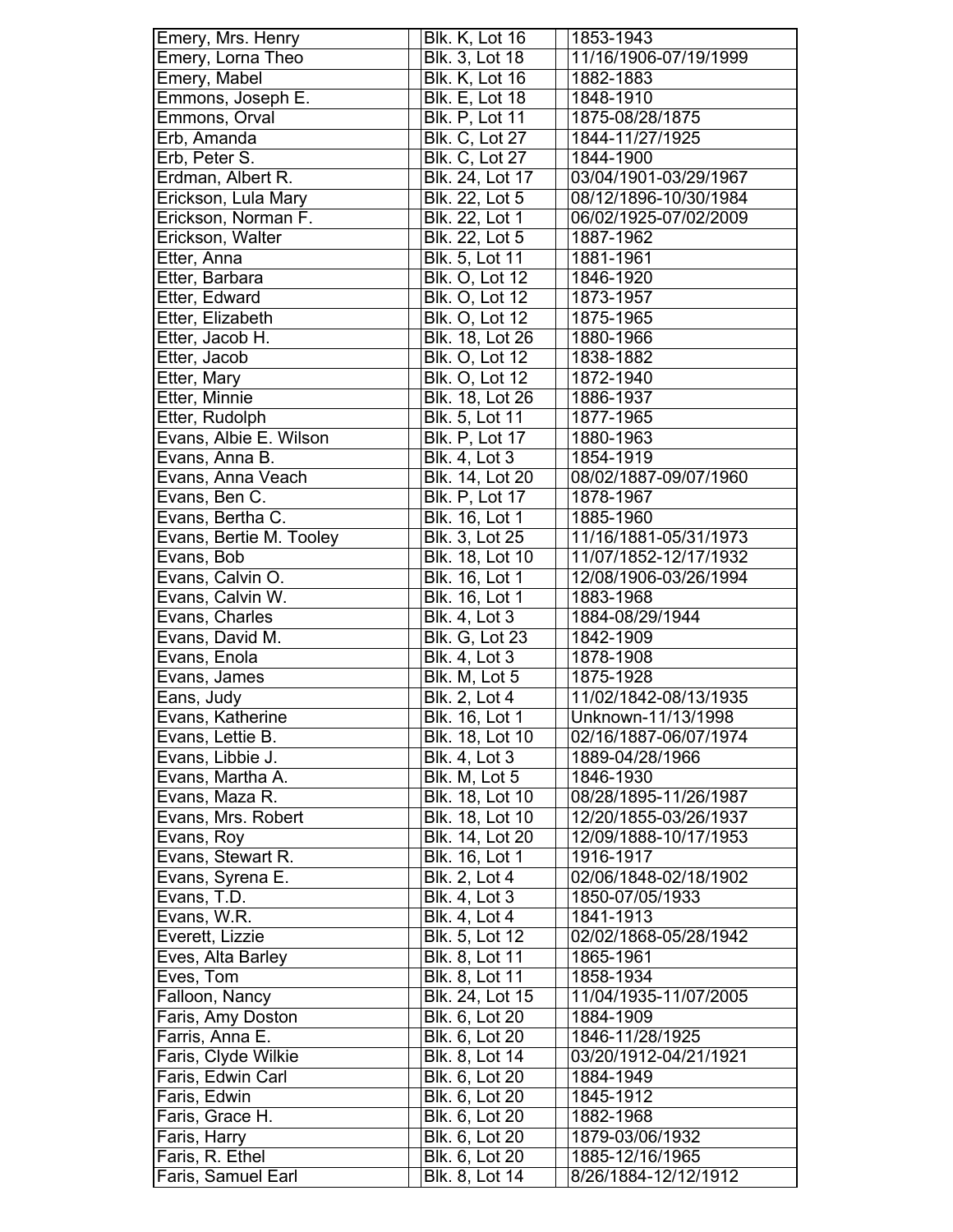| Faris, William R. II                  | Blk. 6, Lot 20                   | 1919-1944                                      |
|---------------------------------------|----------------------------------|------------------------------------------------|
| Farrington, Caroline                  | <b>Blk. Q, Lot 10</b>            | 1793-01/06/1879                                |
| Fay, Minnie                           | Blk. 20, Lot 24                  | 1884-04/18/1978                                |
| Fencil, Bethie                        | Blk. 20, Lot 22                  | 05/23/1901-03/19/1980                          |
| Fencil, Bohman                        | Blk. 20, Lot 22                  | 11/30/1889-2/14/1962                           |
| Fell, Andy B.                         | Blk. 15, Lot 15                  | 8/27/1917-9/22/1973                            |
| Fell, Diana                           | <b>Blk. 11, Lot 8</b>            | 08/07/1942-7/12/2018                           |
| Fell, Stephanie Jo                    | Blk. 11, Lot 8                   | 08/03/1975-05/29/2013                          |
| Fetter, George                        | Blk. K, Lot 6                    | 1873-4/26/1900                                 |
| Fetter, Thos.                         | Blk. K, Lot 6                    | 1844-1893                                      |
| Feyerabend, Leslie                    | Blk. 6, Lot 14                   | 1913-1913                                      |
| Fiandt, Eva Patrie                    | <b>Blk. E, Lot 21</b>            | 1881-1910                                      |
| Fickel, Myrl Ida                      | <b>Blk. 7, Lot 4</b>             | 12/28/1891-4/18/1977                           |
|                                       |                                  |                                                |
| Finlayson, Alma P.                    | Blk. 5, Lot 12                   | 04/07/1919-03/12/2011                          |
| Finlayson, Carol                      | Blk. 22, Lot 6                   | 03/27/1926-08/05/2014                          |
| Finlayson, Clifford                   | Blk. 22, Lot 19                  | 1920-9/20/1959                                 |
| Finlayson, Delbert                    | Blk. 22, Lot 1                   | 4/15/1931-8/26/1995                            |
| Finlayson, Ethel E.                   | Blk. 22, Lot 6                   | 1894-1961                                      |
| Finlayson, Ernest                     | Blk. 5, Lot 12                   | 3/07/1915-9/02/1998                            |
| Finlayson, Glen A.                    | Blk. 22, Lot 6                   | 11/30/1925-02/27/2001                          |
| Finlayson, James                      | Blk. 22, Lot 1                   | 05/27/1977-09/23/2017                          |
| Finlayson, Walter                     | Blk. 22, Lot 6                   | 1893-1967                                      |
| Finlayson, Zella Merritt              | Blk. 14, Lot 18                  | 8/16/1895-5/10/1983                            |
| Fischer, Betty J.                     | Blk. 7, Lot 26                   | 10/22/1920-10/28/2009                          |
| Fischer, Donald F.                    | Blk. 7, Lot 26                   | 02/23/1923-10/04/2002                          |
| Fischer, Elizabeth H.                 | <b>Blk. E, Lot 19</b>            | 3/01/1888-11/20/1972                           |
| Fischer, Lawrence Gary                | Blk. 7, Lot 26                   | 06/14/1945-11/29/2020                          |
| Fischer, Robb L.                      | Blk. 7, Lot 26                   | 05/03/1969-11/12/2005                          |
| Fischer, William H.                   | <b>Blk. E, Lot 19</b>            | 01/30/1876-9/14/1962                           |
|                                       |                                  |                                                |
|                                       |                                  |                                                |
| Fishel, Baby Girl                     | <b>Blk. H, Lot 24</b>            | 09/26/1902                                     |
| Fishel, Mrs. Ella                     | <b>Blk. H, Lot 11</b>            | 10/18/1855-08/08/1950                          |
| Fisher, Eliza A.                      | <b>Blk. 18, Lot 5</b>            | 7/13/1872-4/30/1955                            |
| Fisher, Harry                         | <b>Blk. 18, Lot 5</b>            | 7/07/1868-09/06/1930                           |
| Fisher, Sarah                         | <b>Blk. F, Lot 26</b>            | Unknown-05/30/1888                             |
| Fisher, Watty A.                      | <b>Blk. F, Lot 26</b>            | Unknown-10/12/1888                             |
| Fiss, August                          | Blk. L, Lot 5                    | 1859-1922                                      |
| Fiss, Christian                       | Blk. L, Lot 5                    | 2/18/1818-10/01/1893                           |
| Fiss, Louise                          | Blk. L, Lot 5                    | 10/24/1825-10/22/1916                          |
| Fitz, Florence Lee                    | Blk. 11, Lot 15                  | 09/20/1930-07/02/1996                          |
| Fitz, Robert W.                       | Blk. 11, Lot 15                  | 11/28/1928-06/12/2015                          |
| Flanagan, Joseph                      | <b>Blk. H, Lot 15</b>            | 11/04/1844-12/27/1924                          |
| Flanigan, Edith Rose                  | Blk. 14, Lot 10                  | 1888-1966                                      |
| Flanagin, Emma                        | Blk. 5, Lot 18                   | 1875-1953                                      |
| Flanagin, John F.                     | Blk. 5, Lot 18                   | 1838-1935                                      |
|                                       | Blk. 5, Lot 18                   | 1845-1913                                      |
| Flanagin, Katie                       |                                  |                                                |
| Flansburg, Arthur A.                  | Blk. K, Lot 9                    | 1847-1905                                      |
| Flansburg, John                       | Blk. K, Lot 9                    | 1843-1927                                      |
| Flansburg, Mary                       | Blk. K, Lot 9                    | 11/8/1819-12/29/1916                           |
| Flansburg, William                    | Blk. K, Lot 9                    | 5/22/1813-10/04/1891                           |
| Fleming, George                       | Blk. 16, Lot 10                  | 1865-1924                                      |
| Flenniken, C Ray                      | Blk. L, Lot 9                    | 1862-7/14/1884                                 |
| Flenniken, Margaret                   | Blk. L, Lot 9                    | Unknown-2/22/1922                              |
| Flesher, Kenneth O.                   | Blk. 11, Lot 19                  | 1907-1969                                      |
| Fletcher, Adam                        | Blk. 6, Lot 22                   | 03/21/1862-08/26/1940                          |
| Fletcher, Anita Lavender              | Blk. 6, Lot 22                   | 09/21/1889-10/13/1981                          |
| Fletcher, Clara                       | Blk. 6, Lot 22                   | 05/18/1865-09/16/1941                          |
| Fletcher, Edith<br>Fletcher, Florence | Blk. 6, Lot 22<br>Blk. 4, Lot 24 | 07/08/1902-04/03/2001<br>10/14/1880-05/20/1904 |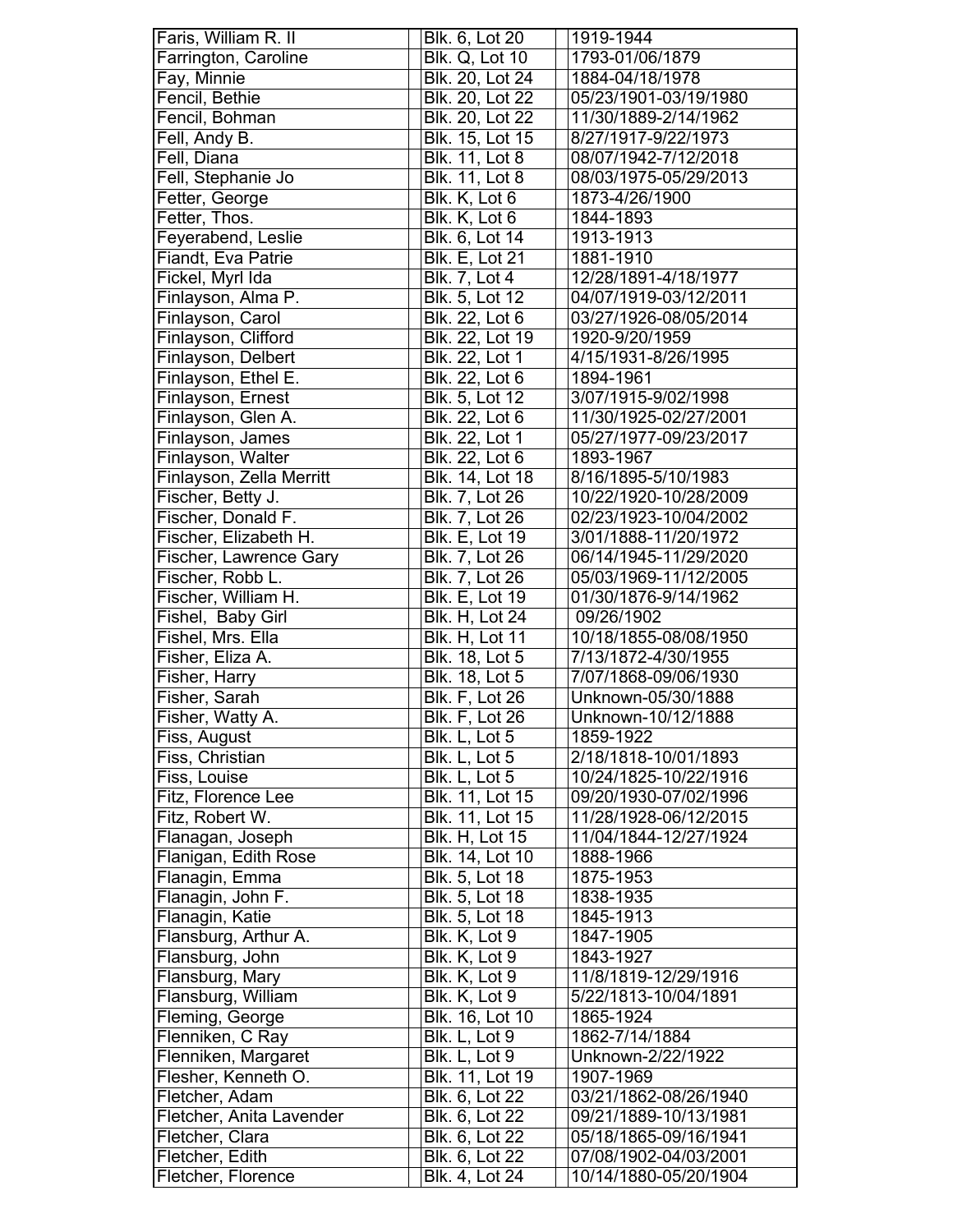| Fletcher, Floyd J.     | Blk. 6, Lot 22        | 07/24/1891-11/02/1982 |
|------------------------|-----------------------|-----------------------|
| Fletcher, Guy C.       | Blk. 6, Lot 22        | 07/12/1900-11/10/1980 |
| Fletcher, Herberta     | Blk. 22, Lot 4        | 03/28/1929-09/22/1992 |
| Fletcher, Mary Foster  | <b>Blk. O, Lot 15</b> | 05/03/1927-03/21/2002 |
| Fletcher, Richard      | Blk. 22, Lot 4        | 12/07/1926-09/18/2009 |
| Fletcher, Robert       | Blk. 20, Lot 5        | 04/11/1925-01/21/1951 |
| Flury, Barbara         | Blk. 18, Lot 8        | 04/27/1928-04/28/1928 |
| Flury, Clyde A.        | Blk. 18, Lot 8        | 1891-1960             |
| Flury, Cora Ann Welch  | Blk. 18, Lot 8        | 1881-1958             |
| Flury, Fred            | Blk. 18, Lot 8        | 1884-1951             |
| Flury, John Adam       | <b>Blk. 18, Lot 8</b> | 1856-1926             |
| Flury, Sarah M.        | Blk. 18, Lot 8        | 1854-1936             |
| Flury, Yvonne Janet    | Blk. 18, Lot 8        | 10/18/1930-05/10/1931 |
| Follett, Adalia J.     | Blk. F, Lot 6         | 11/10/1834-11/15/1897 |
| Follett, Henry C.      | Blk. F, Lot 6         | 03/03/1875-11/15/1897 |
| Follett, Sylvester L.  | Blk. F, Lot 6         | 08/07/1883-09/1892    |
| Frager, Edwin E.       | Blk. L, Lot 6         | 1866-11/05/1886       |
| Foote, A.H.            | Blk. H, Lot 1         | 04/22/1840-02/17/1934 |
| Foote, Charles E.      | Blk. H, Lot 1         | 01/03/1877-03/05/1912 |
| Foote, Luella P. Sweet | Blk. H, Lot 1         | 04/11/1854-06/02/1945 |
| Foraker, Alma Leonora  | Blk. 22, Lot 21       | 1904-06/03/1961       |
| Foraker, Alva E.       | Blk. 22, Lot 21       | 01/23/1903-11/22/1991 |
| Forbes, D.B.           | Blk. 3, Lot 12        | 1844-02/26/1931       |
| Forbes, Catherine F.   | Blk. 3, Lot 12        | 1858-1907             |
| Forbes, Mrs. D. B.     | <b>Blk. F, Lot 25</b> | 1847-12/25/1925       |
| Forbes, Mrs. Fanny     | <b>Blk. 5, Lot 9</b>  | Unknown-10/22/1929    |
| Force, Eddie Matthew   | <b>Blk. 3, Lot 5</b>  | 07/10/2008-08/12/2008 |
| Foster, Anna M.        | Blk. 10, Lot 14       | 1876-04/18/1942       |
| Foster, Bethena C.     | <b>Blk. E, Lot 17</b> | 11/23/1899-04/09/1984 |
| Foster, George         | Blk. L, Lot 9         | Unknown-01/14/1936    |
| Foster, Laura          | Blk. 5, Lot 3         | 11/15/1875-12/27/1970 |
| Foster, Lloyd W.(Pete) | <b>Blk. E, Lot 17</b> | 10/27/1892-02/25/1974 |
| Foster, Sam            | <b>Blk. 5, Lot 3</b>  | 1875-04/24/1948       |
| Fournier, Tammie Lee   | Blk. 13, Lot 5        | 08/14/1962-05/16/2006 |
| Fox, Corrine B.        | Blk. 12, Lot 14       | 04/27/1898-04/12/1979 |
| Fox, Dana D.           | Blk. 12, Lot 14       | 03/25/1894-05/25/1963 |
| Fox, Edward Bayless    | Blk. 12, Lot 14       | 1863-12/19/1943       |
| Fox, J.T.              | Blk. 8, Lot 24        | 12/27/1839-11/17/1928 |
| Fox, George W.         | Blk. 8, Lot 24        | 11/05/1843-05/1864    |
| Fox, Richard           | Blk. 12, Lot 14       | Unknown-09/28/1991    |
| Fox, Sarah J. Headley  | Blk. 8, Lot 24        | 08/20/1846-01/24/1931 |
| Fox, Lila Darby        | Blk. 12, Lot 14       | 1869-04/27/1943       |
| Frager, Albert         | Blk. L, Lot 6         | 1880-06/02/1932       |
| Frager, Arthur A.      | <b>Blk. 1, Lot 6</b>  | 1883-04/20/1958       |
| Frager, Della          | Blk. 16, Lot 13       | 09/07/1887-06/11/1964 |
| Frager, Emmsey         | <b>Blk. 1, Lot 6</b>  | 1866-11/24/1947       |
| Frager, Harley E.      | Blk. 16, Lot 13       | 06/21/1872-12/29/1946 |
| Frager, Child          | <b>Blk. 1, Lot 6</b>  | Unknown               |
| Frager, John W.        | <b>Blk. 1, Lot 6</b>  | 1853-08/06/1945       |
| Frager, Josiah B.      | Blk. L, Lot 6         | Unknown-1918          |
| Frager, Leander        | Blk. 16, Lot 13       | 1846-1927             |
| Frager, Lincoln L.     | Blk. L, Lot 6         | 1868-1926             |
| Frager, Lucy A.        | Blk. L, Lot 6         | 1843-1926             |
| Frager, Mary S.        | Blk. 16, Lot 13       | 1848-1928             |
| Frager, Pearl          | <b>Blk. 1, Lot 6</b>  | 1887-Unknown          |
| Frager, Ross R.        | Blk. 20, Lot 20       | 10/24/1910-03/25/1980 |
| Frager, Wilma O.       | Blk. 20, Lot 20       | 07/25/1913-12/14/2006 |
| Fraker, Maude          | Blk. 5, Lot 28        | Unknown               |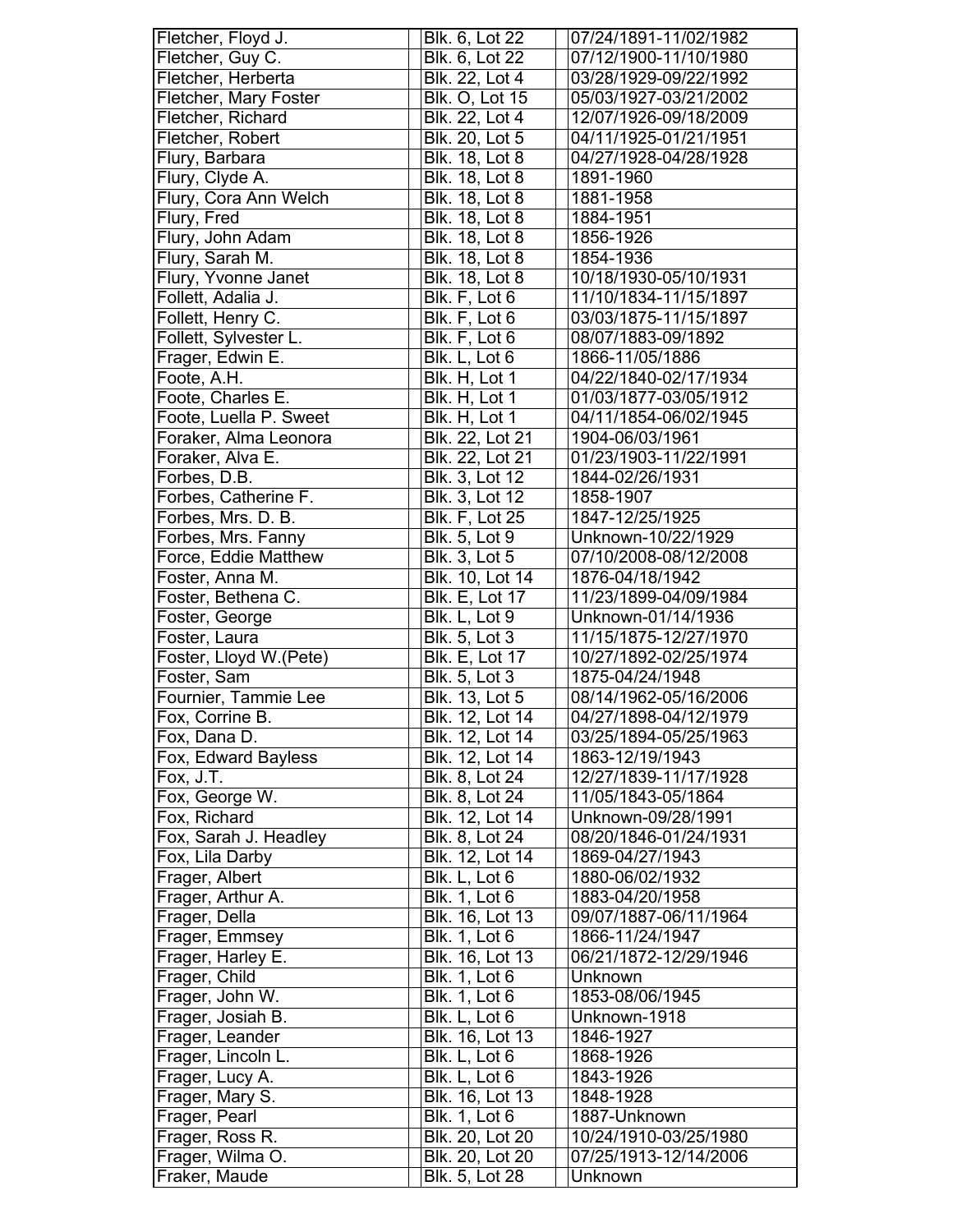| Fraser, George F.           | Blk. 4, Lot 20        | 07/26/1904-08/14/1964 |
|-----------------------------|-----------------------|-----------------------|
| Fraser, Harvey              | Blk. 4, Lot 20        | 10/24/1905-01/09/1906 |
| Fraser, Howard Raub         | Blk. 4, Lot 20        | 1909-1937             |
| Fraser, James Harvey        | Blk. 4, Lot 20        | 1870-1947             |
| Fraser, Alice Smith         | Blk. 4, Lot 20        | 1867-1944             |
| Frazier, Baby               | Blk. 1, Lot 10        | 03/31/1907-04/02/1907 |
| Frazier, John H.            | <b>Blk. 8, Lot 6</b>  | 1869-1913             |
| Frazier, Mrs. Katherine     | Blk. 7, Lot 12        | 1857-1928             |
| Frazier, Susan              | Blk. 8, Lot 6         | 1862-11/03/1945       |
| Frazier, Verle A.           | Blk. 18, Lot 24       | 06/27/1891-01/19/1935 |
| Fredendall, Abram           | <b>Blk. F, Lot 18</b> | 1826-1901             |
| Fredendall, Kate            | <b>Blk.</b> F, Lot 18 | 1839-1889             |
| Freeborn, A.J.              | <b>Blk. 2, Lot 3</b>  | 1860-04/07/1944       |
| Freeman, May Kelley         | Blk. 12, Lot 20       | 08/19/1865-04/24/1948 |
| Freeman, Wade               | Blk. 12, Lot 20       | 04/09/1861-04/04/1934 |
| Frei, Emelie                | Blk. J, Lot 22        | 1877-1893             |
| Fritz, Albina Elnora        | Blk. 9, Lot 23        | 11/07/1905-07/18/1983 |
| Fritz, Clifford             | Blk. 11, Lot 24       | 06/1936-10/26/2001    |
| Fritz, Ed Virgil            | Blk. 9, Lot 23        | 10/16/1900-10/28/1983 |
| Fritz, Kenneth J.           | Blk. 13, Lot 9        | 06/15/1932-05/31/1999 |
| Froehlich, Art              | <b>Blk. L, Lot 12</b> | 1881-12/05/1927       |
| Froehlich, Ethel Blanche    | <b>Blk. L, Lot 12</b> | 12/27/1889-03/06/1981 |
| Froehlich, Fred             | Blk. 16, Lot 5        | 02/12/1879-02/03/1926 |
| Froehlich, Harry            | <b>Blk. L, Lot 12</b> | 1886-07/28/1921       |
| <b>Froehlich Daughter</b>   | <b>Blk. L, Lot 12</b> | 01/20/1899-06/16/1899 |
| Froehlich, Jacob            | <b>Blk. L, Lot 12</b> | 1847-1917             |
| Froehlich, Mrs. Jake        | <b>Blk. L, Lot 12</b> | 1848-08/14/1924       |
| Froehlich, Katherine Mavis  | Blk. 16, Lot 5        | 08/19/1903-11/10/1986 |
| Froehlich, Lena             | <b>Blk. L, Lot 12</b> | 1874-1900             |
| Froehlich, Louisa           | <b>Blk. L, Lot 12</b> | 1877-06/11/1883       |
| Froehlich, Lucinda J. Gehrt | Blk. 16, Lot 5        | 11/29/1883-10/03/1970 |
| Froehlich, Paul J.          | <b>Blk. O, Lot 22</b> | Unknown-02/1959       |
| Froehlich, Theodore A.      | <b>Blk. 16, Lot 5</b> | 06/05/1905-05/30/1979 |
| Frost, Olen J.              | <b>Blk 7, Lot 18</b>  | 02/21/1894-08/30/1944 |
| Frost, Zona Waser           | Blk. 10, Lot 21       | 04/04/1910-11/28/2003 |
| Fuhrken, A. C.              | Blk. 5, Lot 14        | 06/07/1894-06/10/1976 |
| Fuhrken, Alice              | Blk. 5, Lot 14        | 02/19/1938-09/17/2015 |
| Fuhrken, Amelia A.          | Blk. 8, Lot 2         | 04/30/1888-09/07/1981 |
| Fuhrken, Anna Mueller       | <b>Blk. 8, Lot 2</b>  | 07/13/1865-10/14/1948 |
| Fuhrken, George W.          | Blk. 5, Lot 14        | 03/18/1923-08/03/1988 |
| Fuhrken, Gertrude S.Penney  | Blk. 5, Lot 14        | 01/14/1900-07/01/1987 |
| Fuhrken, Lloyd              | Blk. 8, Lot 2         | 12/15/1903-05/31/1918 |
| Fuhrken, William            | <b>Blk. 8, Lot 2</b>  | 05/13/1860-03/09/1952 |
| Fuller, Frank               | Blk. 10, Lot 18       | 1856-05/24/1940       |
| Fuller, Nina R              | Blk. 10, Lot 18       | 1860-07/01/1946       |
| Fulton, Evelyn              | Blk. 7, Lot 28        | 12/10/1933-07/02/2021 |
| Fulton, Simon               | Blk. 7, Lot 28        | 04/01/2012-06/23/1934 |
| Funke, Elvera               | Blk. 9, Lot 24        | 02/21/1923-02/04/1998 |
| Funke, Ernest A. Jr. (Bud)  | Blk. 9, Lot 21        | 05/05/1917-07/07/1983 |
| Funke, Loren D.             | <b>Blk. 7, Lot 9</b>  | 05/15/1944-10/18/2017 |
| Funke, Louis D.             | <b>Blk. 7, Lot 6</b>  | 07/17/1905-02/17/1976 |
| Funke, Nettie E.            | <b>Blk. 7, Lot 6</b>  | 04/24/1912-05/26/2007 |
| Funke, Rose T.              | Blk. 7, Lot 23        | 06/22/1923-09/07/2010 |
| Funke, Virgil L.            | Blk. 7, Lot 23        | 08/15/1915-02/27/1999 |
| Gano, Margaret M.           | Blk. 7, Lot 21        | 11/28/1902-02/22/1974 |
| Gano, George                | Blk. 22, Lot 6        | 1923-01/07/1961       |
| Garrett, Lucy E.            | Blk. 10, Lot 19       | 06/05/1867-08/28/1949 |
| Gassert, Alfred             | <b>Blk. 7, Lot 5</b>  | 07/14/1923-01/12/1996 |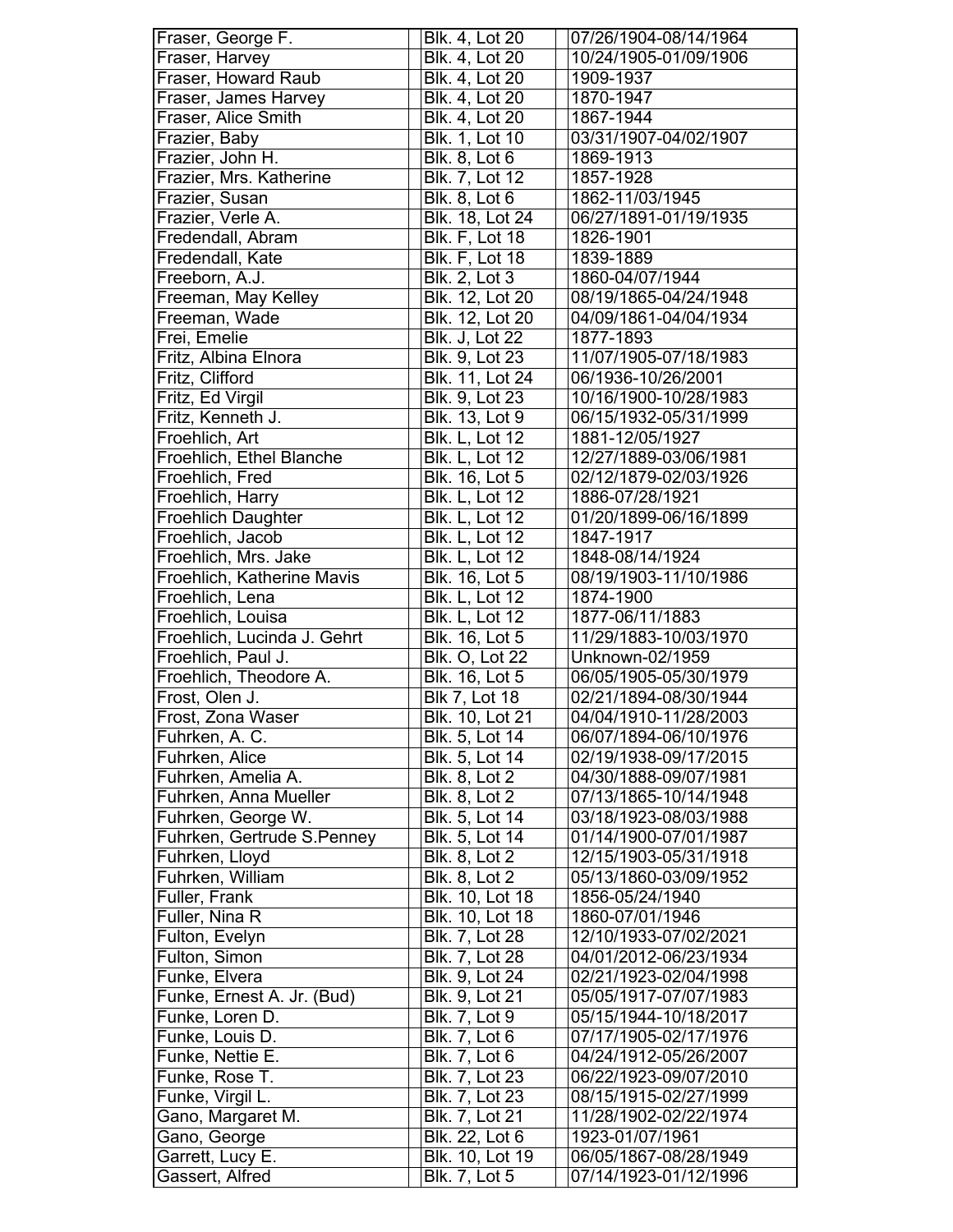| Gassert, Anna              | Blk. 10, Lot 4         | 1863-08/05/1923       |
|----------------------------|------------------------|-----------------------|
| Gassert, Carrie            | Blk. 9, Lot 18         | 1888-03/11/1955       |
| Gassert. Cathy S.          | <b>Blk. 7, Lot 5</b>   | 01/02/1960-02/04/1993 |
| Gassert, Darlene           | <b>Blk. 7, Lot 5</b>   | 08/04/1932-11/24/1992 |
| Gassert, Edith Eliza       | Blk. 10, Lot 4         | 1892-12/09/1955       |
| Gassert, Frank             | Blk. 9, Lot 18         | 1896-12/03/1965       |
| Gassert, George W.         | Blk. 10, Lot 4         | 1882-02/21/1969       |
| Gassert, Harry             | Blk. 10, Lot 4         | 1860-1919             |
| Gassert, Harvey            | Blk. 10, Lot 4         | 1894-1927             |
| Gassert, Harvey M.         | <b>Blk. 10, Lot 4</b>  | 12/29/1896-06/10/1974 |
| Gassert, Infant daughter   | <b>Blk. 10, Lot 4</b>  | 08/20/1927-08/20/1927 |
| Gassert, Lester            | <b>Blk. 8, Lot 3</b>   | 08/09/1926-09/13/2007 |
| Gassert, Lucille           | <b>Blk. 8, Lot 3</b>   | 11/09/1922-03/06/2016 |
| Gassert, Norma J.          | Blk. 10, Lot 4         | 1926-1926             |
|                            | <b>Blk. 9, Lot 2</b>   | 09/27/1934-10/07/2019 |
| Gauby, Darlene             |                        | 03/03/1907-12/13/1983 |
| Gauby, Inez S.             | Blk. 7, Lot 26         |                       |
| Gauby, Lee                 | <b>Blk. 9, Lot 2</b>   | 04/16/1928-05/08/2018 |
| Gauby, Lester E.           | Blk. 7, Lot 26         | 12/16/1906-04/07/1985 |
| Geistfeld, Ann M.          | <b>Blk. 6, Lot 9</b>   | 12/10/1905-03/02/1990 |
| Geistfeld, Della           | Blk. 6, Lot 9          | 1889-10/04/1966       |
| Geistfeld, Emelie          | <b>Blk. 6, Lot 9</b>   | 1868-01/06/1952       |
| Geistfeld, Harry           | <b>Blk. 6, Lot 9</b>   | 01/29/1896-02/11/1975 |
| Geistfeld, Henry Jr        | <b>Blk. 6, Lot 9</b>   | 1898-1918             |
| Geistfeld, Henry Sr        | <b>Blk. 6, Lot 9</b>   | 1863-1934             |
| Geistfeld, Infant Daughter | <b>Blk. 6, Lot 9</b>   | 1905-1905             |
| Geistfeld, John Edwin      | <b>Blk. 6, Lot 9</b>   | 1902-1951             |
| Geistfeld, Nora            | <b>Blk. 6, Lot 9</b>   | 1894-1961             |
| Geistfeld, Rose            | <b>Blk. 6, Lot 9</b>   | 03/05/1891-12/07/1979 |
| George, Arthur J.          | <b>Blk. E, Lot 28</b>  | 04/11/1911-09/27/2000 |
| George, Edna Caroline      | Blk. 24, Lot 16        | 10/25/1909-03/26/1987 |
| George, Eunice A.          | <b>Blk. E, Lot 28</b>  | 01/31/1911-02/25/2005 |
| George, J.H. (Harry)       | Blk. 24, Lot 16        | 01/16/1907-06/02/1996 |
| Gepner, Jase Edward        | Blk. 11, Lot 9         | 10/11/2013-10/19/2013 |
| Gibson, Ermon E. "Gib"     | Blk. 22, Lot 6         | 02/25/1925-11/25/2010 |
| Gibson, Mildred (Gano)     | <b>Blk. 22, Lot 6</b>  | 04/18/1924-05/14/2006 |
| Giesler, Mabel             | Blk. 22, Lot 17        | 01/31/1915-01/28/2001 |
| Giesler, Margreta          | Blk. 22, Lot 23        | 1884-1968             |
| Giesler, Wallace           | Blk. 22, Lot 17        | 05/11/1919-04/18/2007 |
| Gillett, Fern              | Blk. 12, Lot 5         | 05/24/1905-06/11/1992 |
| Gillett, Harvey            | <b>Blk. J, Lot 16</b>  | Unknown-08/29/1889    |
| Gillett, John E. Jr.       | Blk. 12, Lot 5         | 07/27/1891-11/07/1964 |
| Gillett, Mary              | Blk. 12, Lot 5         | 03/16/1865-04/19/1958 |
| Gillett, Mary Amelia       | Blk. 12, Lot 5         | 02/09/1920-02/09/1920 |
| Gillett, Peter Sr.         | Blk. 12, Lot 5         | 08/14/1860-07/04/1932 |
| Gingery, Mary E.           | Blk. 8, Lot 25         | 1853-1919             |
| Gingery, O.C.              | Blk. 8, Lot 25         | 1876-1971             |
| Gingery, Roy               | Blk. 8, Lot 25         | 04/21/1894-05/20/1968 |
| Gingery, Samuel A.         | Blk. 8, Lot 25         | 1884-1952             |
| Gish, Lillie               | Blk. 16, Lot 15        | 1875-1957             |
| Gish, Rachel               | <b>Blk. O, Lot 10</b>  | 1811-05/23/1878       |
|                            |                        |                       |
| Gish, William              | <b>Blk. O, Lot 10</b>  | 04/20/1803-12/02/1890 |
| Gish, William D.           | Blk. 16, Lot 15        | 1874-1922             |
| Goeckel, Gilbert R.        | Blk. 9, Lot 23         | 05/04/1923-09/05/1984 |
| Goeckel, Margaret Mary     | <b>Blk. 9, Lot 23</b>  | 11/09/1930-04/27/2002 |
| Goldsberry, Alma C.        | <b>Blk.</b> 9, Lot 4   | 06/20/1912-06/18/2005 |
| Goldsberry, Sherman B.     | Blk. 9, Lot 4          | 01/05/1909-11/01/1984 |
| Goldsberry, Gary           | Blk. 22, Lot 21        | 07/18/1965-07/18/1963 |
| Gomel, Lily M. Young       | <b>Blk. 12, Lot 19</b> | 10/05/1910-05/20/2000 |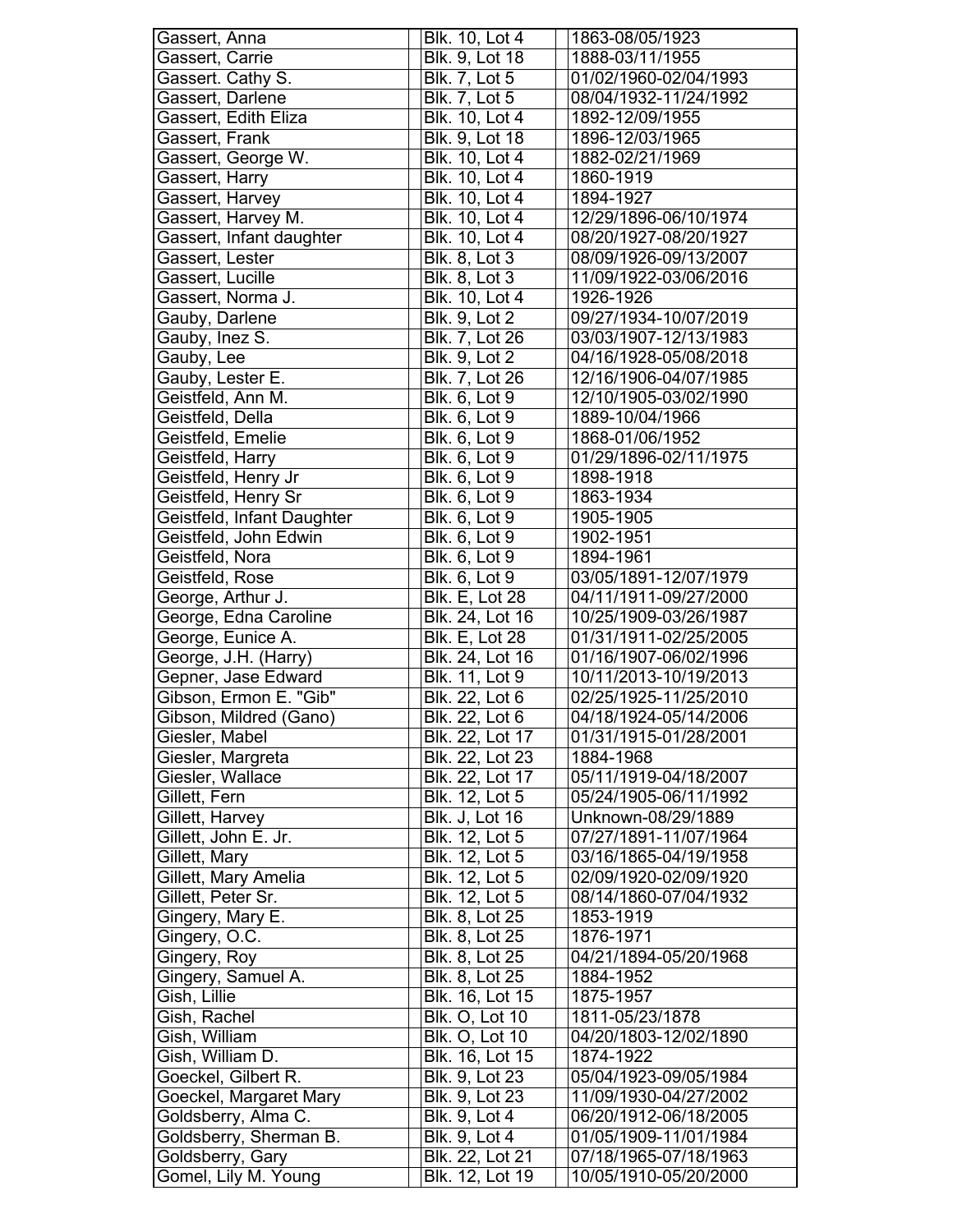| Gonzalez-Sanchez, Nathalia | Blk. O, Lot 1          | 02/06/2002-07/11/2018 |
|----------------------------|------------------------|-----------------------|
| Good, Christina            | Blk. O, Lot 6          | 1845-1903             |
| Good, Frank                | Blk. O, Lot 6          | Unknown-01/13/1881    |
| Good, Gilbert              | Blk. 14, Lot 14        | 1901-1936             |
| Good, Hattie               | <b>Blk.</b> 14, Lot 14 | 1876-1962             |
| Good, Herman               | Blk. O, Lot 6          | Unknown-01/11/1881    |
| Good, John                 | Blk. O, Lot 6          | 1837-1926             |
| Gordon, Laura              | <b>Blk. O, Lot 21</b>  | 1861-07/1946          |
| Good, Lida                 | Blk. O, Lot 6          | Unknown-03/31/1883    |
| Good, William              | Blk. 14, Lot 14        | 1870-1956             |
| Gordon, William James      | <b>Blk. O, Lot 21</b>  | 1851-10/1936          |
| Gorrod, Cromell            | Blk. N, Lot 20         | 05/07/1887-07/27/1955 |
| Gould, Gertrude H.         |                        | 01/21/1903-09/24/1976 |
|                            | Blk. 9, Lot 18         |                       |
| Gould, Orvel               | Blk. 9, Lot 18         | 07/03/1890-03/04/1978 |
| Gould, Penny Sue           | Blk. 9, Lot 18         | 05/10/1951-07/08/1955 |
| Graff, Carrie C.           | Blk. 9, Lot 8          | 07/01/1915-11/25/1993 |
| Graff, Erple H.            | <b>Blk.</b> 9, Lot 8   | 03/05/1909-04/21/1975 |
| Graff, Harry S.            | <b>Blk. 9, Lot 10</b>  | 1886-1966             |
| Graff, Jonathan            | Blk. 13, Lot 10        | 06/23/1983-11/24/1984 |
| Graff, May                 | <b>Blk.9, Lot 10</b>   | 1890-1964             |
| Graff, Michael H.          | Blk. 13, Lot 10        | 4/20/1952-05/01/2018  |
| Graham, Dwight Evan        | Blk. 18, Lot 10        | 01/24/1930-03/01/2020 |
| Graham, Evelyne Louise     | Blk. 11, Lot 1         | 10/13/1923-08/12/2010 |
| Graham, Frances M.         | Blk. 11, Lot 1         | 07/29/1928-05/25/2020 |
| Graham, Gloria J. Wyer     | <b>Blk. 18, Lot 10</b> | 11/08/1928-06/10/2015 |
| Graham, Harold             | <b>Blk. 18, Lot 10</b> | 1914-1931             |
| Graham, Neil (Infant)      | <b>Blk. 2, Lot 4</b>   | Unknown-01/06/1904    |
| Graham, John L.            | <b>Blk. P, Lot 14</b>  | 1914-1916             |
| Graham, Lawrence           | <b>Blk. 11, Lot 1</b>  | 02/18/1922-05/20/1988 |
| Graham, Lester             | <b>Blk. P, Lot 14</b>  | 1880-2/1972           |
| Graham, Maurice            | Blk. 11, Lot 1         | 1928-2000             |
| Graham, Michael J          | Blk. 11, Lot 2         | 06/25/1952-10/18/2012 |
| Graham, Orville            | <b>Blk. 18, Lot 10</b> | 09/15/1888-11/10/1975 |
| Graham, Ruth E.            | <b>Blk. 6, Lot 3</b>   | 10/27/1895-12/29/1985 |
| Graham, Veda               | Blk. 18, Lot 10        | 1891-1959             |
| Graham, Velma              | Blk. 6, Lot 6          | 04/19/1922-12/02/2004 |
| Graham, Vernon             | <b>Bik. 6, Lot 6</b>   | 11/23/1918-12/27/2010 |
| Graham, Zoe M.             | <b>Blk. P, Lot 14</b>  | 1885-12/1960          |
| Graves, Daniel             | <b>Blk. 6, Lot 8</b>   | 02/04/1827-12/06/1907 |
| Graves, Eliza              | <b>Blk. 6, Lot 8</b>   | 05/21/1832-01/31/1906 |
| Graves, John Woolin        | Blk. 6, Lot 13         | 12/25/1860-05/15/1950 |
| Graves, Minnie Weakley     | Blk. 6, Lot 13         | 04/14/1867-12/12/1941 |
| Gray, B.S.                 | Blk. 3, Lot 23         | 1833-Unknown          |
| Gray, David Earl           | Blk. 7, Lot 11         | 05/30/1944-11/13/1944 |
| Gray, Ida B.               | Blk. 7, Lot 11         | 1875-1944             |
| Gray, Jacob C.             | Blk. 7, Lot 11         | 1865-1948             |
| Gray, John L.              | <b>Blk. 3, Lot 6</b>   | 1838-1914             |
| Gray, Mabel                | Blk. 3, Lot 6          | 09/11/1884-09/26/1977 |
|                            | Blk. 3, Lot 23         | 1839-1888             |
| Gray, Margaret             |                        |                       |
| Gray, Martha               | <b>Blk. 3, Lot 6</b>   | 1848-1915             |
| Gray, Minnie F.            | Blk. 7, Lot 11         | 1870-1952             |
| Gray, Myrtle R.            | Blk. 9, Lot 14         | 10/25/1889-02/09/1922 |
| Gray, Mr. J.               | Blk. 7, Lot 11         | 05/27/1934-Unknown    |
| Gray, Wm. D.               | Blk. 7, Lot 11         | 1875-Unknown          |
| Green                      | <b>Blk. E, Lot 25</b>  | Unknown-10/25/1907    |
| Green, F.A.                | <b>Blk. E, Lot 25</b>  | 1894-1905             |
| Green, F. S.               | <b>Blk. E, Lot 25</b>  | 1820-1892             |
| Green, Mary Ellen          | Blk. N, Lot 5          | 03/03/1868-02/09/1956 |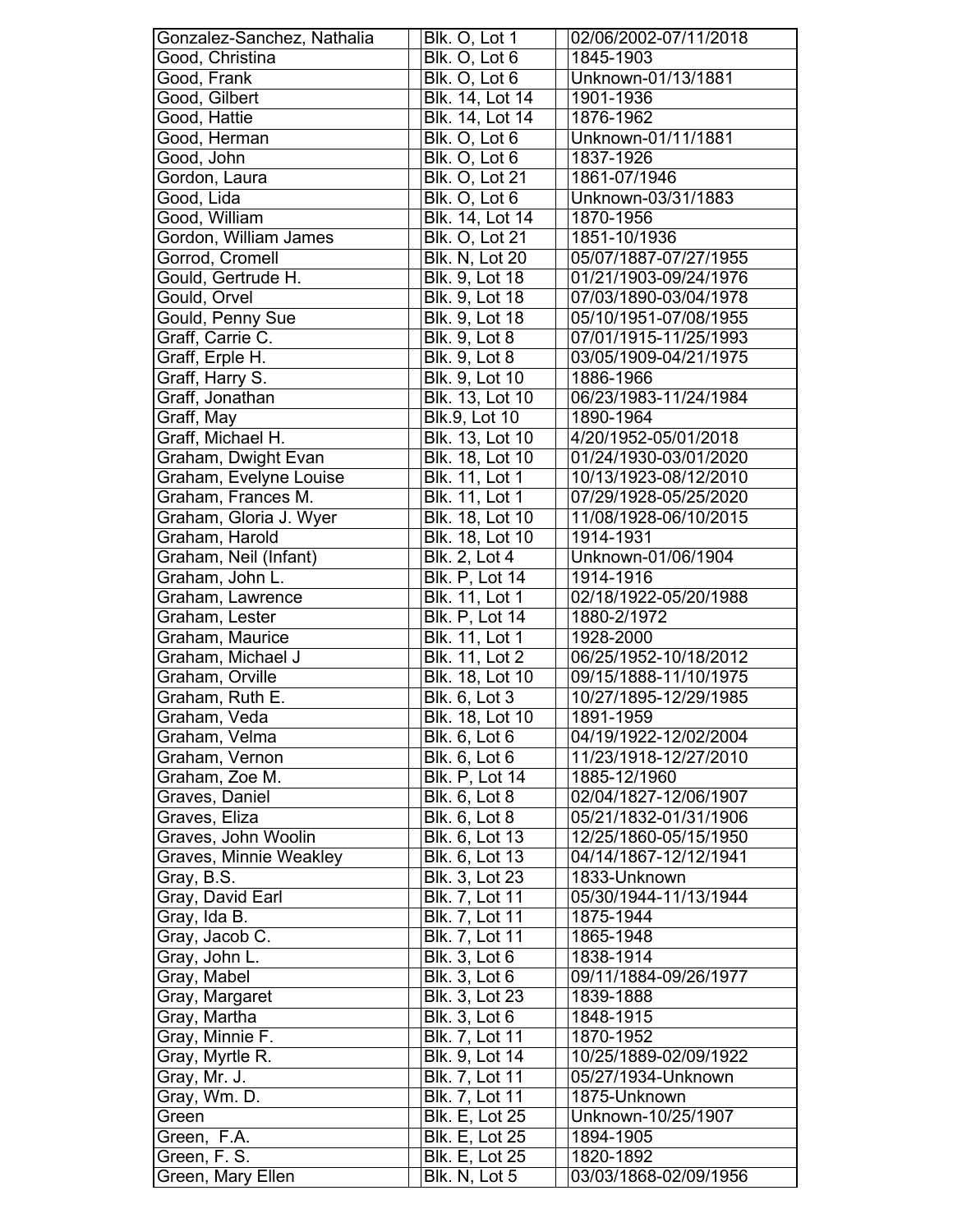| Green, Nettie               | <b>Blk. E, Lot 25</b>  | 1900-Unknown          |
|-----------------------------|------------------------|-----------------------|
| Green, Ruth                 | Blk. N, Lot 5          | 1910-06/14/1977       |
| Green, William (Billy)      | Blk. N, Lot 5          | 06/02/1909-01/15/1990 |
| Green, William W.           | Blk. N, Lot 5          | 11/13/1857-02/06/1957 |
| Greenwood, Enid Beulah      | <b>Blk. 7, Lot 7</b>   | 07/29/1900-11/30/1976 |
| Greenwood, Elaine           | Blk. 13, Lot 25        | 06/09/1972-10/31/2018 |
| Greenwood, Harold Riddle    | <b>Blk.</b> 7, Lot 7   | 01/14/1900-05/07/1988 |
| Greenwood, Marie A.         | <b>Blk. 4, Lot 18</b>  | 05/23/1909-12/23/2008 |
| Greenwood, Stella Nims      | <b>Blk. L, Lot 16</b>  | 04/24/1874-07/15/1942 |
| Gressman, Frank             | Blk. 3, Lot 21         | 04/07/1887-01/03/1964 |
| Gressman, Lena              | Blk. 3, Lot 21         | 01/03/1897-03/21/1974 |
| Gribble, Clark Mrs          | Blk. E, Lot 7          | Unknown-04/09/1939    |
| Griffee, Margery            | Blk. Q, Lot 9          | Unknown-Unknown       |
| Griffin, Clarence           | Blk. 13, Lot 14        | 1892-1932             |
| Griffin, Edward E.          | Blk. 13, Lot 14        | 1911-01/13/1977       |
| Griffin, Eldon              | <b>Blk. 13, Lot 14</b> | 08/05/1934-09/27/2007 |
| Griffin, Gladys Belle       | Blk. 13, Lot 14        | 1906-1933             |
| Griffin, Harry E.           | <b>Blk. 3, Lot 2</b>   | 04/05/1913-05/23/1992 |
| Griffin, Margaret           | <b>Blk. 3, Lot 2</b>   | 04/11/1923-05/08/1990 |
| Griffin, Mathew Murdy       | <b>Blk. 3, Lot 2</b>   | 08/29/1911-08/31/1911 |
| Griffin, Owin Miles         | Blk. 13, Lot 14        | 1856-1939             |
| Griffin, Patrick T.         | <b>Blk. 3, Lot 2</b>   | 01/29/1950-08/172006  |
| Griffin, Ruth               | <b>Blk. 3, Lot 2</b>   | 12/12/1881-04/11/1976 |
| Griffin, Sarah E.           | Blk. 13, Lot 14        | 1867-12/28/1953       |
| Griffin, Vera               | <b>Blk. 13, Lot 14</b> | 05/20/1908-04/18/2002 |
| Griffiths, Charles R. (Bud) | <b>Blk. 9, Lot 1</b>   | 01/18/1921-01/31/1984 |
|                             | <b>Blk. 9, Lot 1</b>   |                       |
| Griffiths, Eunice           |                        | 05/05/1939-01/21/1991 |
| Grimm, Beulah M             | <b>Blk. 14, Lot 8</b>  | 06/09/1912-11/25/1968 |
| Grimm, Louis                | <b>Blk. 14, Lot 8</b>  | 1907-01/21/1990       |
|                             |                        |                       |
| Grindle, Emanuel            | Blk.O, Lot 5           | 1879-1928             |
| Grindle, Elza W.            | Blk. O. Lot 5          | 1847-1918             |
| Grindle, Jessie             | Blk. O, Lot 5          | 1888-1948             |
| Grindle, Lewis LeRoy        | Blk. O, Lot 5          | 1910-1945             |
| Grindle, Myrtle             | Blk. O, Lot 5          | 1897-1889             |
| Grindle, Sarah C.           | Blk. O, Lot 5          | 1852-1941             |
| Grindle, William H.         | Blk. O, Lot 5          | 1876-04/25/1901       |
| Gripp, Francis M.           | <b>Blk. 2, Lot 8</b>   | 12/16/1912-07/15/2010 |
| Gripp, Veone E.             | <b>Bik. 2, Lot 8</b>   | 02/06/1921-02/15/2015 |
| Groody, Amanda              | <b>Blk. P, Lot 11</b>  | 1851-1890             |
| Groody, Elizabeth           | <b>Blk. P, Lot 11</b>  | 1872-1952             |
| Groody, J. G.               | <b>Blk. P, Lot 11</b>  | 1872-1929             |
| Groody, Orval               | <b>Blk. P, Lot 11</b>  | 1880-1921             |
| Groody, Thomas              | Blk. P, Lot 11         | 1843-1921             |
| Groom, Euphema              | Blk. 5, Lot 11         | 1853-1931             |
| Groom, William              | Blk. 5, Lot 11         | 1847-1937             |
| Gross, Dorlene Fern         | Blk. 22, Lot 20        | 08/14/1926-10/17/1981 |
| Gross, Marian               | Blk. 17, Lot 10        | 07/15/1934-10/24/2021 |
| Gross, Verlin J.            | Blk. 22, Lot 20        | 12/22/1923-11/06/2010 |
| Grossman, Linda             | Blk. 13, Lot 4         | 09/12/1949-01/23/2007 |
| Grout, Elmer                | Blk. 6, Lot 16         | 1839-1915             |
| Grout, L.N.                 | Blk. 6, Lot 16         | 05/13/1862-04/17/1908 |
| Grout, Nancy J.             | Blk. 6, Lot 16         | 1850-1929             |
| Grover, Clementa A.         | Blk. Q, Lot 6          | 1870-1933             |
| Grover, Calvin              | Blk. 11, Lot 12        | 04/09/1928-04/19/1994 |
| Grover, Mary E.             | Blk. Q, Lot 6          | 1868-1956             |
| Grover, Methilda (Tillie)   | Blk. 11, Lot 12        | 11/10/1929-01/12/2014 |
| Gwin, Boyd Memorial         | <b>Blk. 7, Lot 12</b>  | 06/05/1923-01/06/1953 |